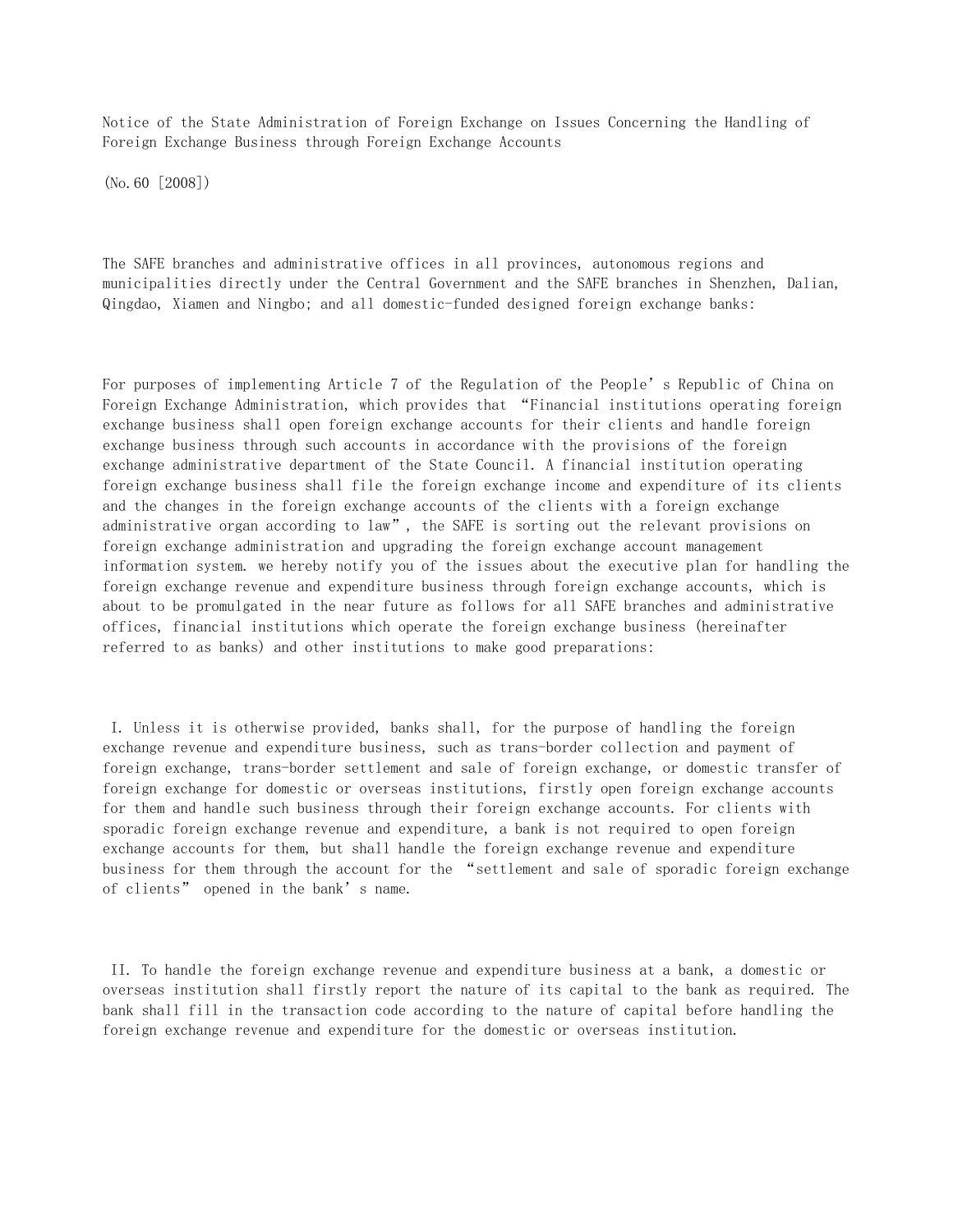III. Banks shall, according to the requirements of the current data interface specifications, file the data about trans-border collection and payment of foreign exchange, trans-border settlement and sale of foreign exchange or domestic transfer of foreign exchange of domestic and overseas institutions with the SAFE branches through the foreign exchange account management information system.

IV. Banks shall make the following preparations:

1. adjusting the internal business operation flow, requesting their clients to open foreign exchange accounts as required, and handling the foreign exchange revenue and expenditure business, such as trans-border collection and payment of foreign exchange, trans-border settlement and sale of foreign exchange, or domestic transfer of foreign exchange, through foreign exchange accounts;

2. debugging the international settlement system, the core accounting system and other internal information system and making good preparations for the interface program connecting with the foreign exchange account information management system so as to ensure that it satisfies the requirements of this Notice; and

3. doing other preparation work in dissemination, training and internal control system building, etc.

 V. All SAFE branches and administrative offices shall urge the banks within your jurisdiction to make good preparations for implementing the Article 7 of the Regulation of the People's Republic of China on Foreign Exchange Administration and this Notice betimes.

 VI. This Notice applies to the foreign exchange revenue and expenditure business, such as trans-border collection and payment of foreign exchange, trans-border settlement and sale of foreign exchange, or domestic transfer of foreign exchange of individual trade settlement accounts. Other individual foreign exchange revenue and expenditure shall be governed by the Measures for Individual Foreign Exchange Administration.

 VII. Banks shall observe the above-mentioned provisions in handling the foreign exchange revenue and expenditure business for enterprises within bonded areas under the customs' supervision and handle the said business through their foreign exchange accounts.

All SAFE branches and administrative offices shall, after receiving this Notice, forward it to all central sub-branches, foreign-funded banks, local commercial banks and other relevant entities within your jurisdiction as soon as possible. All domestic-funded designated foreign